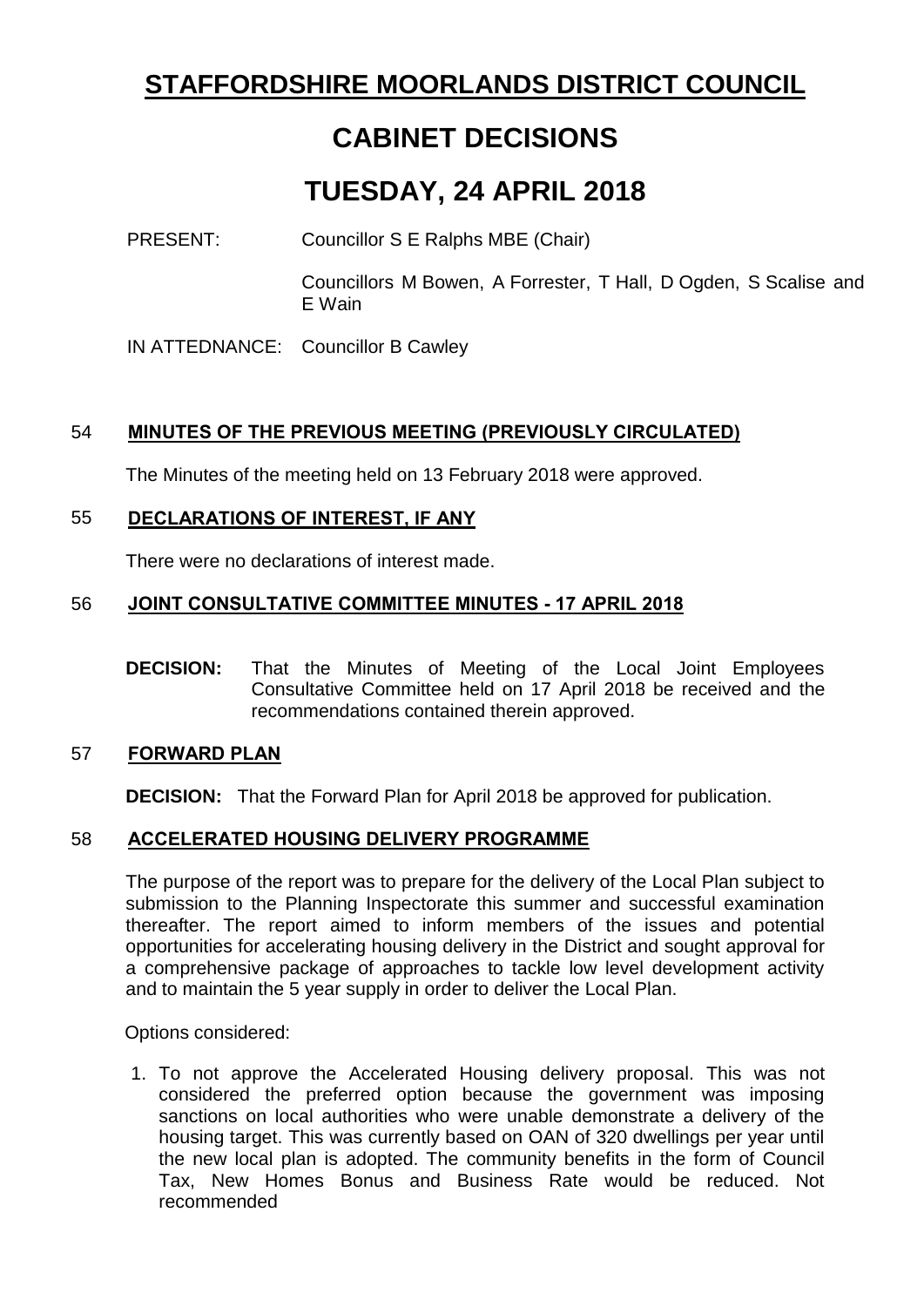### **Cabinet - 24 April 2018**

2. To approve the accelerated housing delivery programme. Having an implementation plan in place would help in demonstrating the Council's commitment to delivering the emerging Local Plan and maintaining a 5 year land supply. The government was focused on housing delivery and was encouraging local authorities to take a more proactive approach. The accelerated housing delivery programme coordinates the council's effort to access funding and attract investment into the area. Recommended

#### **DECISION:**

- 1. That the proposal for the Accelerated Housing Delivery programme as outlined in para 7.5 and 7.7 of the report be approved.
- 2. That the expenditure as outline in para 6.4 of the report be approved.
- 3. That the options in section 5 of the report be noted and that the recommended option as outlined in paragraph 5.2 of the report be approved.

## 59 **HOMELESSNESS STRATEGY**

The purpose of the report was to submit the Homelessness Strategy and Action Plan for approval.

Options considered:

Option 1- Proceed with the recommendation to approve the attached Homelessness Strategy, that had been developed in relation to appropriate legislation and consultation with a range of stakeholders (preferred option).

Option 2- Reject the recommendations and not adopt the Strategy (not recommended).

#### **DECISION:**

That the Alliance wide Homelessness Strategy and Action Plan at Appendix A of the report be approved.

#### 60 **EQUALITY AND DIVERSITY POLICY**

The purpose of the report was to review the Council's Corporate Equality Objectives and the Corporate Equality Policy. The report was considered by the Resources Overview and Scrutiny Panel on 18 April 2018.

Options considered:

That the Cabinet considers and comments on the revised Equality Policy and Corporate Equality Objectives. (Recommended)

That the Cabinet does not consider or comment on the revised Equality Policy and Corporate Equality Objectives. (Not recommended)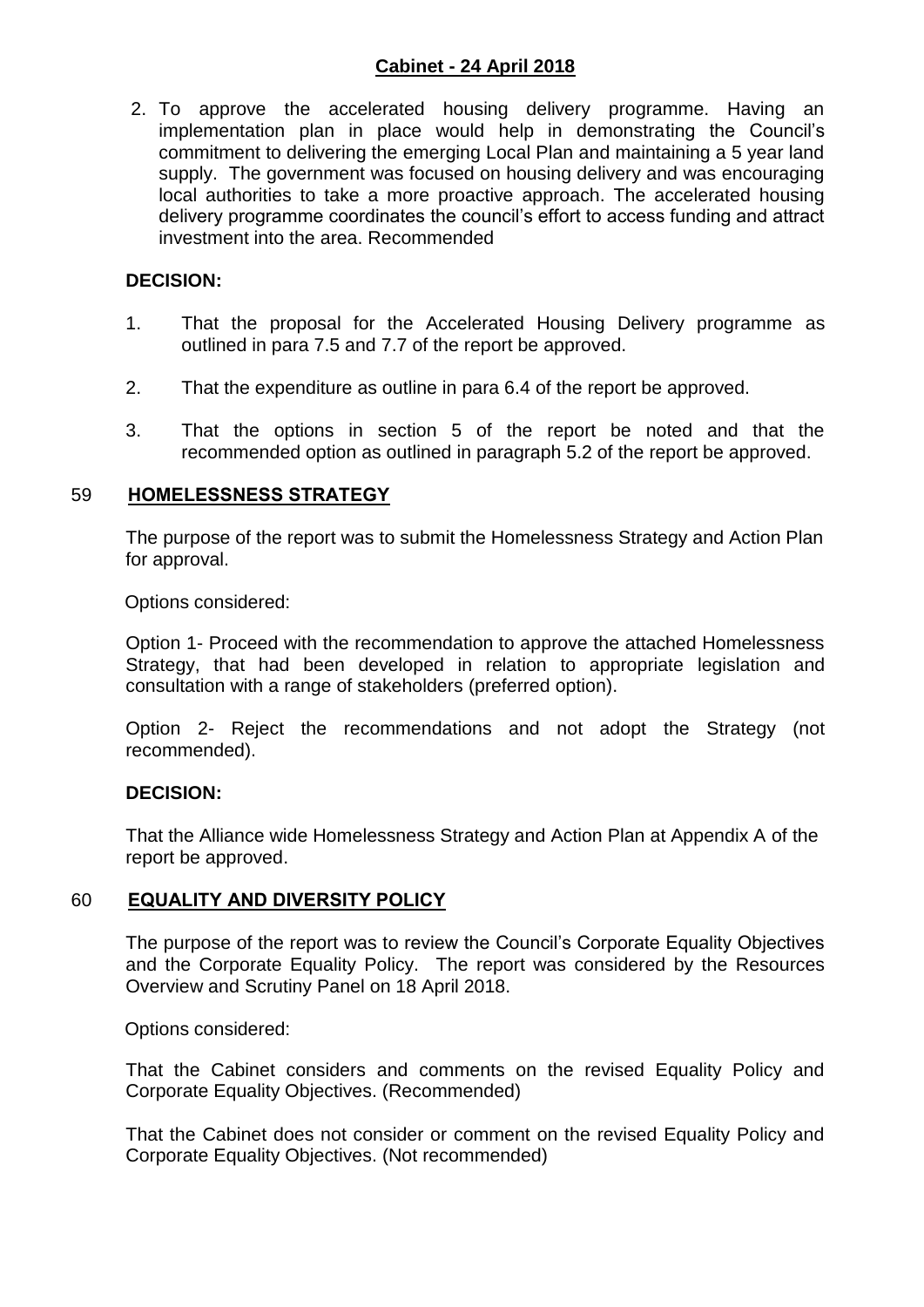#### **DECISION:**

The Cabinet considered the Council's Corporate Equality Objectives 2018/19 and adopted the revised Corporate Equality Policy.

#### 61 **NATIONAL PLANNING POLICY FRAMEWORK CONSULTATION**

The report informed councillors of the proposals in the draft National Planning Policy Framework which were subject to consultation. The report also proposed recommendations regarding responding to the consultation.

Options considered:

Option 1 (recommended) – that the Council liaise with the Local Government Association to submit a joint response to the consultation. This was recommended as it was considered that such a response would carry more weight.

Option 2 (not recommended) – that the Council submitted its own response or did not respond to the consultation. This was not recommended as it would provide the Council with less or no influence over national policy.

#### **DECISION:**

- 1. That the proposals in the draft National Planning Policy Framework and the proposal to work with the Local Government Association to submit a joint response (Option 1 in Section 5) be noted.
- 2. That the implications for the Local Plan Submission Version be noted.

#### 62 **FOXT CONSERVATION AREA DESIGNATION AND CHARACTER APPRAISAL**

The purpose of the report was to present the results of the public consultation exercise regarding the designation of a conservation area at Foxt and the accompanying draft character appraisal.

Options considered:

There are two principal options:

Option 1 – Accept all the recommendations

It was a statutory duty for Councils to periodically review and determine whether any of their areas warrant conservation area designation. Through the Churnet Valley Masterplan, Foxt had been identified as an area that potentially retained sufficient architectural and historic interest to warrant designation. Designating the proposed conservation area and adopting the character appraisal would maximise the protection afforded to the hamlet.

Recommended

Option 2 – Not accept any of the recommendations

The proposed conservation area boundary was designed to ensure the protection of Foxt's special character. Failure to designate the conservation area at Foxt would